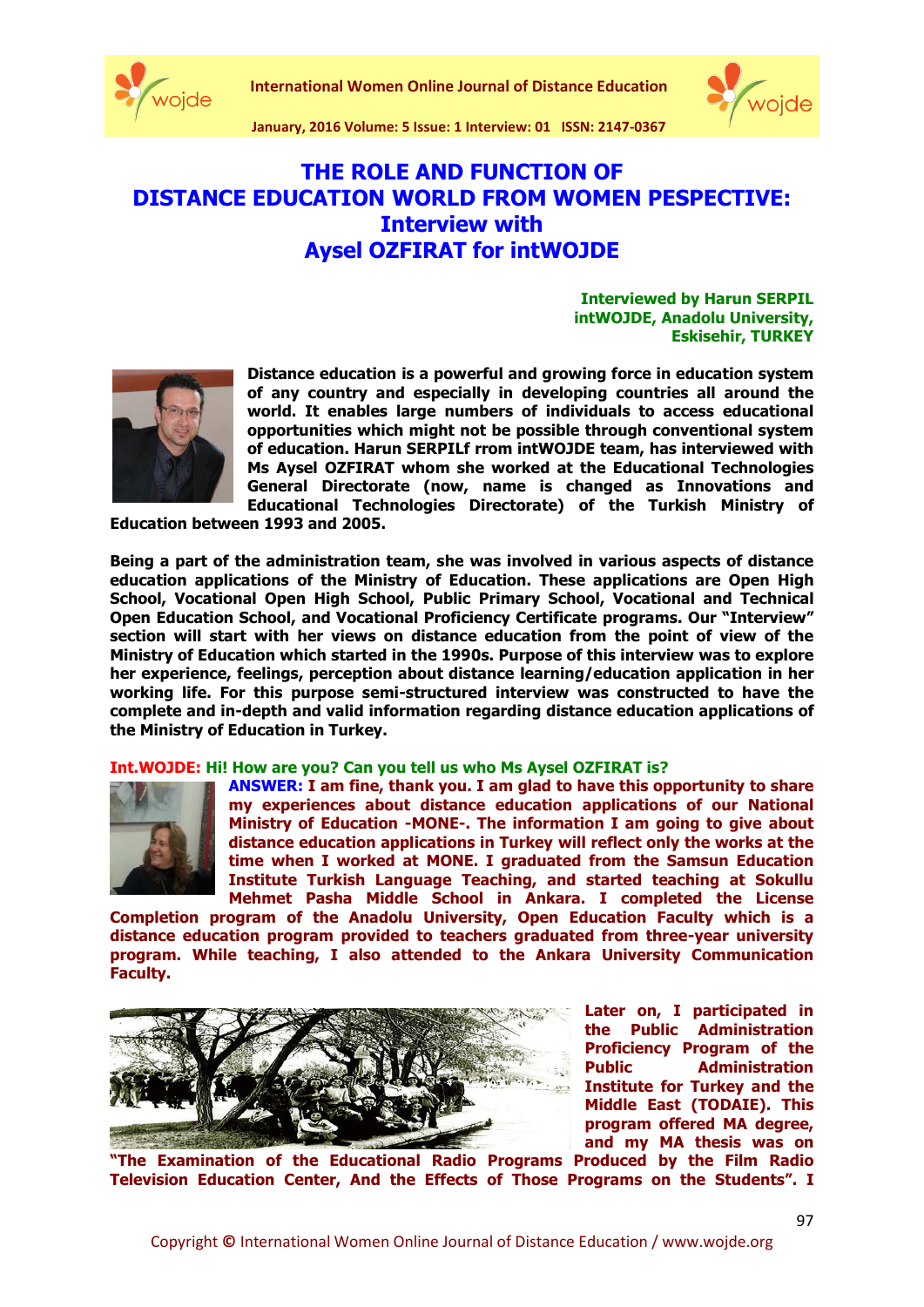



**January, 2016 Volume: 5 Issue: 1 Interview: 01 ISSN: 2147-0367**

**became a part of this institution later on and worked for 14 years serving the distance education system at different parts and levels starting from working as a designer and script writer to working as deputy general director.**

**Int.WOJDE: What are your views or perceptions about distance education? How distance education supports your country's education system?** 



**ANSWER: First of all, there are naturally many changes, new developments in distance education every day. In this interview, the information I am going to give about distance education applications in Turkey is going to cover only the works at the time when I worked at MONE. I consider distance education/learning as a significant part of the whole education system as it provides lifelong learning. It is important also because, with the rapid developments in technology, it enables a greater number of people to access education. Disadvantaged individuals have the** 

**opportunity to receive education through distance education. It also provides variety in the educational services. Distance education is a second chance for some people and a first opportunity for the others. Through distance education, many individuals have the opportunity to access education independent of time and space, and thus the number of educated people in our country increases.** 

**Int.WOJDE: How was your job experience at Ministry of Education regarding distance education/learning? What are the major differences you perceived during the job in distance and traditional learning applications of the Ministry of Education?**



**ANSWER: I took part in the establishment of some the distance education schools, and in the formation of education and teaching services those schools provide. I also, worked in the initiation process of the certificate programs. I would like to give a brief description of the distance education programs of the MONE. Open High School (OHS) and Public Primary School (PPS) provide education with distance education materials and give diploma. There is course completion system in the OHS, and class completion system in the PPS. In Vocational Open High School (VOHS), which uses course completion** 

**system, vocational subjects are given through face-to-face education, and culture subjects are given through distance education materials. The VOHS students do their apprenticeship in enterprises to receive a certificate before they obtain VOHS diploma. And finally, in Vocational and Technical Open Education School (VTOES), students receive the theoretical information through distance education while working at the enterprises. They receive vocational qualification certificate according to their success at the workplace and the examination they take, and can start their own businesses with this certificate. Distance education is different from the traditional school system in that it provides individuals to access education through technologies such as satellite, internet, video, audio, graphics, computer, multimedia technologies. It also has the advantage of accessing education/learning without time, space, and age limitations unlike traditional schooling. The course completion system is another advantage of the distance education/learning over traditional education system.**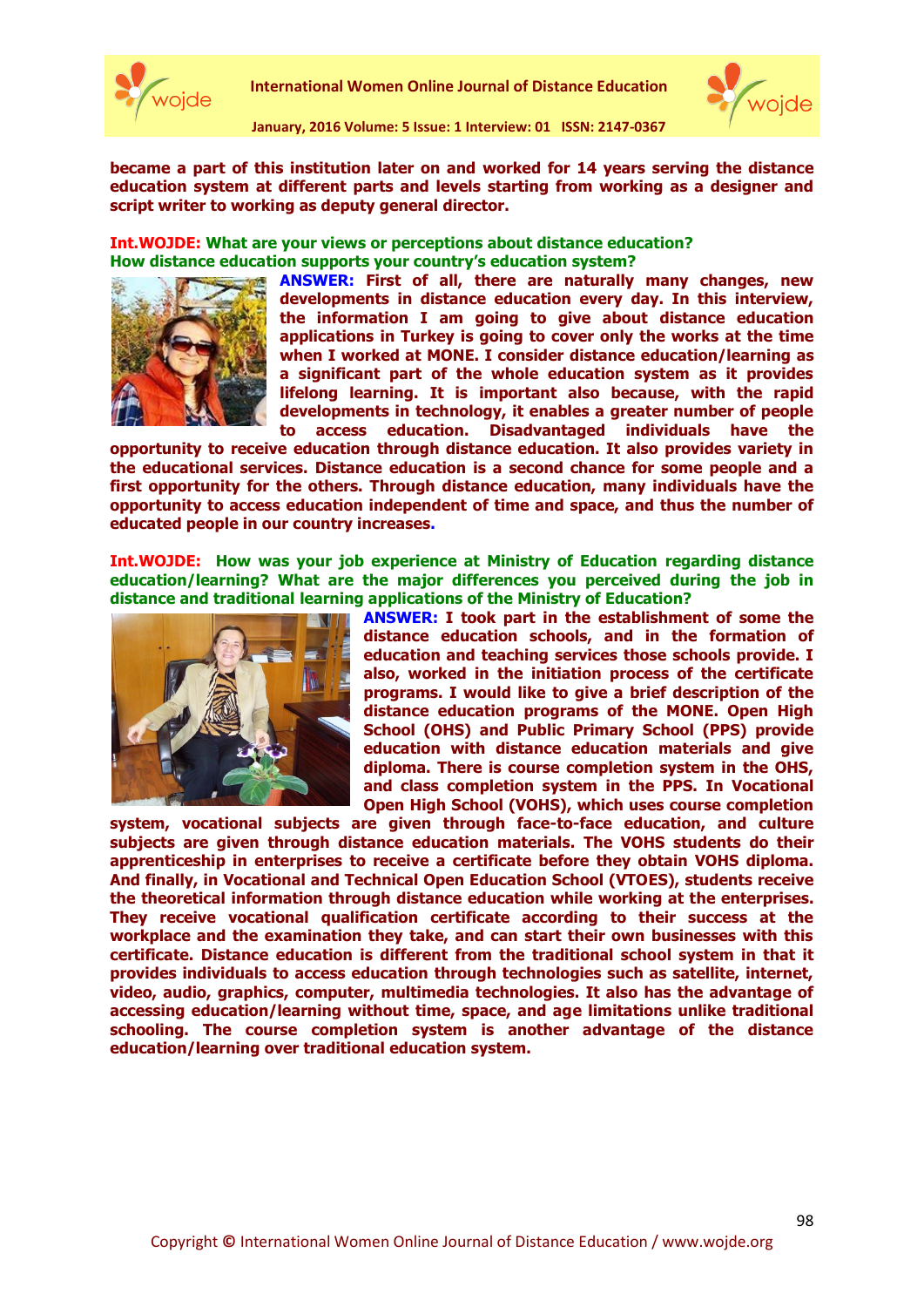



**January, 2016 Volume: 5 Issue: 1 Interview: 01 ISSN: 2147-0367**

## **Int.WOJDE: According to you, what are the advantages of distance education model of learning over traditional model of learning?**



**ANSWER: If we should speak in general terms, the flexibility, providing learning at one's own pace, being independent of the classroom environment, and having no age limit are the most significant advantages of distance education/learning over traditional model of learning.** 

## **Int.WOJDE: According to you, why people prefer attending distance education instead of traditional education?**



**ANSWER: Female and male individuals who were not sent to school, ones who could not go to school for the various reasons, the ones who did not somehow have access to schooling, and the ones who has to work and study at the same time, and finally, the ones who refuse to receive traditional education prefer distance education institutions. Distance education programs are preferred to traditional education for reasons such as giving a second, third chance, and being independent of time, space, and age.** 

**Int.WOJDE: How does distance education contribute to the welfare of women in the country? What other measures does your country have to take for women development? Did you have any different distance education applications for women who are considered as the disadvantaged group?**

**ANSWER: Distance education help women obtain a profession, earn their living through this way, and thus have economic freedom and become equal individuals in the society. Only through the education received, can women then become better informed and conscious individuals and mothers which are crucial for the development of a society.** 

#### **Int.WOJDE: Which aspects of distance education**

#### **in your country should be improved more?**

**ANSWER: Distance education programs should be very well designed with more inclusion of new/advanced technologies in-service teacher training programs, diversification, increasing the certificate programs and their countrywide distribution.**

#### **Int.WOJDE: What are your suggestions for distance learners?**



**ANSWER: Distance learners may become distracted and confused as they experience something very different than the traditional classroom environment which may cause failure.** 

**I suggest distance education students to plan their study program/timing well, and to develop disciplinary strategies to follow their plan. Distance education/learning requires study and research discipline.**

### **Int.WOJDE: What are your suggestions for distance education teachers?**

**ANSWER: Distance education teachers need to apply DE methods and techniques consciously within contemporary curriculum, use DE tools effectively, and employ applications/activities to keep their students active. We should keep in mind that those are the basic factors directly affecting the student success in DE. There should be activities to encourage students do research.**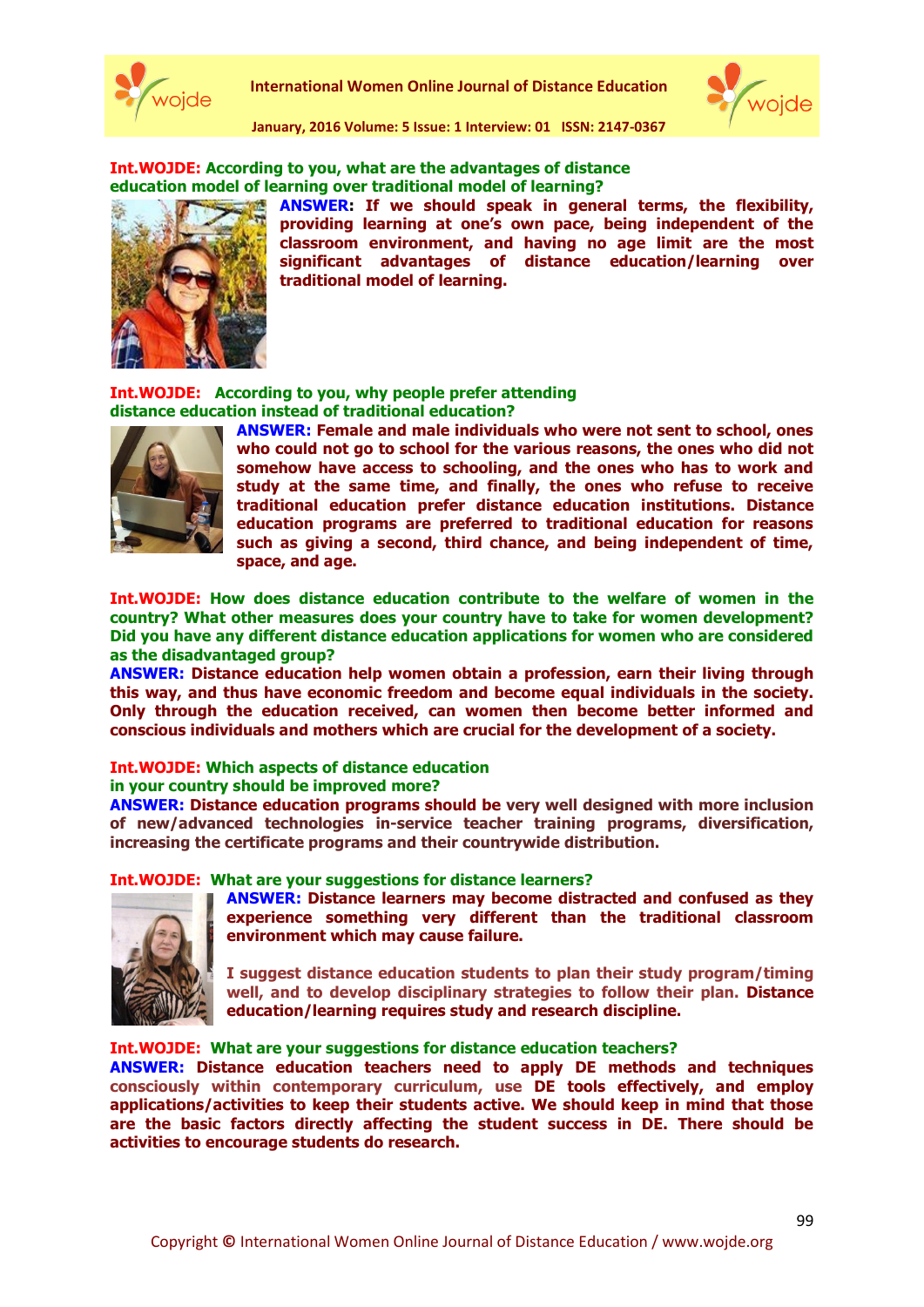

**International Women Online Journal of Distance Education**



**January, 2016 Volume: 5 Issue: 1 Interview: 01 ISSN: 2147-0367**

## **Int.WOJDE: What are your suggestions for distance education administrators?**



**ANSWER: Orientation training should be provided for both students and teachers of distance education. DE students and teachers need to be informed that they are a part of the distance education/learning practice. Quality student and teacher materials should be prepared and distributed with care. Provision of examination safety is also important.** 

**Finally, DE administrators need to take every step to provide up-to-date contemporary DE institıtions around the world, should observe their applications, to be in contact with their foreign colleagues for sharing new** 

**developments and their implementation into practice, and so on.**

**Int.WOJDE: What were the areas of distance education application that your distance education experience covered apart from the Open High School, Vocational Open High School, Public Primary School, and Vocational and Technical Open Education School?**



**ANSWER: Apart from the distance education schools I mentioned, MONE Information Management, and Computer Programming courses were initiated in collaboration with the Sakarya University in 2002-2003 academic-years. I took the responsibility of the work in this process, and was actively involved in the planning of the service. Those programs provided the same opportunity for both university and high school students, and the credits they obtained through those programs were accredited in their diplomas and grades. The program was available also** 

**for the individuals outside the school who wanted to learn computer programming or information management. I was also actively involved in the preparation of a pilot project in collaboration with the Sakarya University which is The Language Learning Certificate program via internet in 2003-2004 academic-years.**

**IntWOJDE: Did you have different applications to provide support** 

**for the education of women and girls at the MONE** 

**distance education schools?**

**ANSWER: We provided face-to-face education to increase the school achievements of women at Public Primary Schools.** 

**K12 Learning Centers were established in different provinces in collaboration with UNICEF to provide face-to-face education. Suitable physical conditions were provided to mothers to come to the centers with their children.** 

**Int.WOJDE: As a woman, what would you propose to be paid attention or what do you consider that should be done for a more effective education of women with regard to distance education?**



**ANSWER: Women, especially those living in rural areas, need to be informed about the distance education programs they can attend. They need to be informed that attending distance education programs would not prevent them from doing their household duties. They need to be informed about and encouraged to attend different programs towards acquiring a profession.**